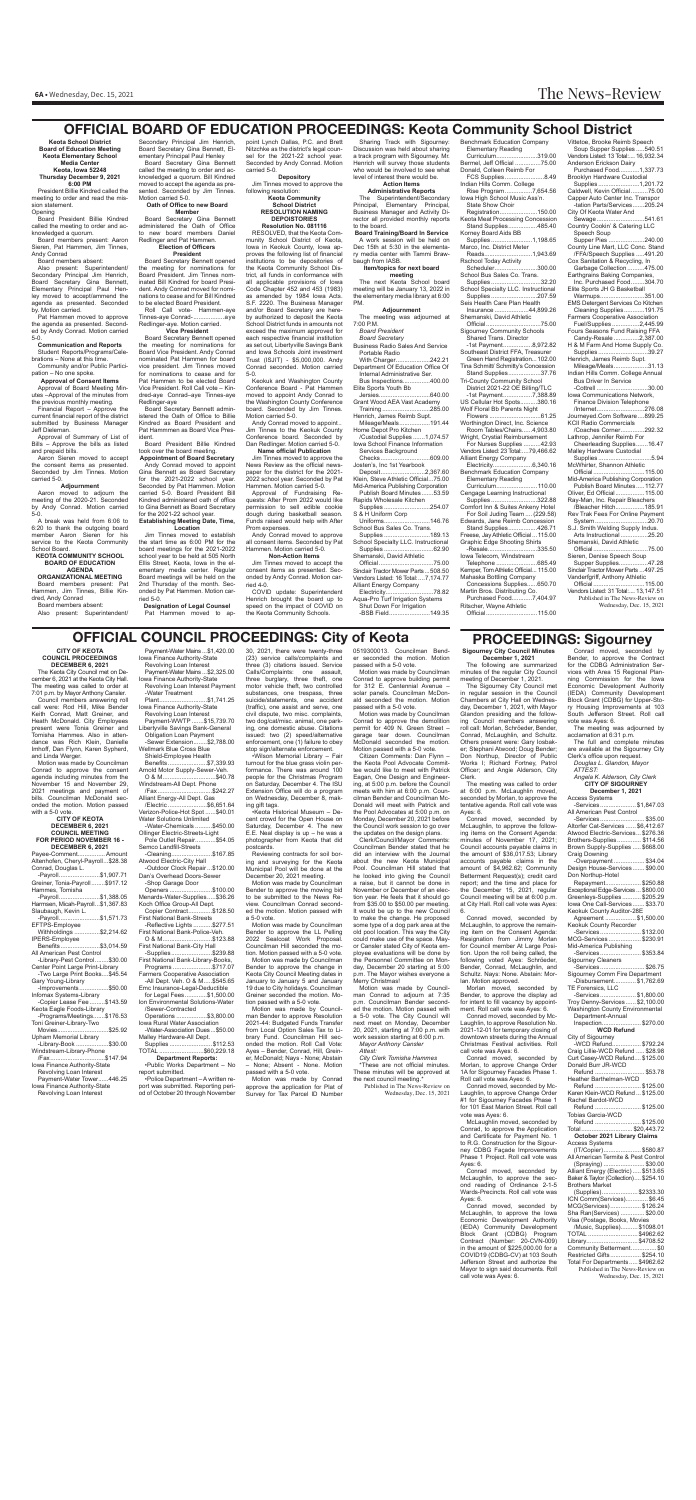### **PROBATE NOTICE OF PROBATE OF**

**WILL, OF APPOINTMENT OF EXECUTOR, AND NOTICE TO CREDITORS IN THE IOWA DISTRICT COURT** 

**IN AND FOR KEOKUK COUNTY IN THE MATTER OF THE ESTATE OF**

#### **NORMA L. CONRAD, Deceased. PROBATE NO. ESPR038342**

To all persons interested in the estate of Norma L. Conrad, Deceased, who died on or about April 2, 2021:

 You are hereby notified that on the 10th day of November 2021, the Last Will and Testament of Norma L. Conrad, deceased, bearing the date of May 21, 2015, was admitted to probate in the above-named court and that the undersigned was appointed Executor of the estate. Any action to set aside the Will must be brought in the District Court of the above county within the later to occur of four months from the date of the second publication of this Notice or one month from the date of mail of this Notice to the surviving spouse and all heirs of the decedent and the devisees under th Will whose identities are reasonably ascertainable, or thereafter be forever barred.

Notice is further given that all persons indebted to the estate are requested to make immediate payment to the undersigned, and creditors having claims against the estate shall file them with the Clerk of the above-named District Court, as provided by law, duly authenticated, for allowance, and unless so filed by the later to occur of four months from the second publication of this notice or one month from the date of mailing of this notice (unless otherwise allowed or paid) a claim is thereafter forever barred. Dated this 18th day of November,

2021. Michael D. Conrad, Executor 1109 3rd St

 PO Box 244 Gowrie, IA 50543 Scott D. Flynn, **PROBATE** PROBATE Attorney for Executor Wednesday, Dec. 15 and Dec. 22, 2021<br>204 E Broadway Ave, PO Box 47 Keota, IA 52248 Date of Second Publication 15th day of December, 2021.

Published in The News-Review on Wednesday, Dec. 8 and Dec. 15, 2021

# **PROBATE**

**NOTICE OF PROBATE OF WILL, OF APPOINTMENT OF EXECUTOR, AND NOTICE TO CREDITORS THE IOWA DISTRICT COURT FOR KEOKUK COUNTY IN THE MATTER OF THE ESTATE OF ANNA L. NILLES, Deceased CASE NO. ESPR038344** To All Persons Interested in the Estate of Anna L. Nilles, Deceased, who died on or about September

27, 2021:

 You are hereby notified that on November 29, 2021, the Last Will and Testament of Anna L. Nilles, deceased, bearing date of March 31, 1975 and re-execution of Will dated September 17, 2014, were admitted to probate in the abovenamed court and that Howard C. McClure was appointed Executor of the estate. Any action to set aside the will must be brought in the district court of said county within the later to occur of four months from the date of the second publication of this notice or one month from the date of mailing of this notice to all heirs of the decedent and devisees under the will whose identities are reasonably ascertainable, or thereafter be forever barred.

Notice is further given that all persons indebted to the estate are requested to make immediate payment to the undersigned, and creditors having claims against the estate shall file them with the clerk of the above named district court, as provided by law, duly authenticated, for allowance, and unless so filed by the later to occur of four months from the date of the second publication of this notice or one month from the date of mailing of this notice (unless otherwise allowed or paid) a claim is thereafter forever barred. Dated November 24, 2021. Howard C. McClure, Executor of Estate

Greg A. Life Faulkner, Broerman & Lindgren Attorney for Executor 216 South 1st Street Oskaloosa, IA 52577 Date of Second Publication 23rd day of December, 2021. Published in The News-Review on<br>Wednesday, Dec. 15 and Dec. 22, 2021

 210 S. Pine Street What Cheer, IA 50268 John N. Wehr, ICIS#: 0008299 Attorney for Executor John N. Wehr, Attorney at Law 116 E Washington PO Box 245 Sigourney, IA 52591 Date of second publication December 15, 2021 Probate Code Section 304 Published in The News-Review on Wednesday, Dec. 8 and Dec. 15, 2021

# **PROBATE**

**NOTICE OF APPOINTMENT OF ADMINISTRATOR AND NOTICE TO CREDITORS IN THE IOWA DISTRICT COURT**

#### **IN AND FOR KEOKUK COUNTY IN THE MATTER OF THE ESTATE OF SUSAN YVONNE BILLINGS, Deceased.**

#### **CASE NO. ESPR038345**

TO ALL PERSONS INTEREST-ED in the Estate of Susan Yvonne Billings, Deceased, who died on or about November 29, 2021:

YOU ARE HEREBY NOTIFIED that on December 1, 2021, the undersigned was appointed administrator of the estate.

NOTICE IS HEREBY GIVEN that all persons indebted to the estate are requested to make immediate payment to the undersigned, and creditors having claims against the estate shall file them with the clerk of the above named district court, as provided by law, duly authenticated, for allowance, and unless so filed by the later to occur four months from the date of the second publication of this notice or one month from the date of the mailing of this notice (unless otherwise allowed or paid) a claim is thereafter forever barred.

Dated on the 2nd day of December 2021.

 Michael Billings, Administrator of the Estate 32337 110th Avenue Fremont, Iowa 52561 Alec J. Maas, ICIS#: AT0013801 Attorney for the Administrator Denefe, Gardner & Zingg, P.C. 104 S. Court St. P.O. Box 493 Ottumwa, IA 52501 Date of second publication: December 15, 2021 Published in The News-Review on Wednesday, Dec. 8 and Dec. 15, 2021

# **PROBATE**

**NOTICE OF PROBATE OF WILL, APPOINTMENT OF EXECUTOR, NOTICE TO CREDITORS**

**IN THE IOWA DISTRICT COURT IN AND FOR KEOKUK COUNTY IN THE MATTER OF THE**

**ESTATE OF ROGER L. FRITCHEN, Deceased.**

**Probate No. ESPR038349** To All Persons Interested in the Estate of Roger L. Fritchen, Deceased, who died on or about November 12, 2021.

 You are hereby notified that on the 8th day of November, 2021, the Last Will and Testament of Roger L. Fritchen, deceased, bearing date of the 27th day of September, 2013, was admitted to probate in the above named court and that Linda S. Fritchen was appointed Executor of the estate. Any action to set aside the will must be brought in the district court of said county within the later to occur of four months from the date of the second publication of this notice or one month from the date of mailing of this notice to all heirs of the decedent and devisees under the will whose identities are reasonably ascertainable, or thereafter be forever barred.

Notice is further given that all persons indebted to the estate are requested to make immediate payment to the undersigned, and creditors having claims against the estate shall file them with the clerk of the above named district court, as provided by law, duly authenticated, for allowance, and unless so filed by the later to occur of four months from the second publication of this notice or one month from the date of mailing of this notice (unless otherwise allowed or paid) a claim is thereafter forever barred.

Dated this 8th day of November, 2021.

 Linda S. Fritchen, Executor 912 East Jackson Street Sigourney, IA 52591

**NOTICE OF PROBATE OF WILL, OF APPOINTMENT OF EXECUTOR, AND NOTICE TO CREDITORS**

**THE IOWA DISTRICT COURT FOR KEOKUK COUNTY IN THE MATTER OF THE ESTATE OF**

**SUSAN K. JOHNSON, Deceased. CASE NO. ESPR038350**

To All Persons Interested in the Estate of Susan K. Johnson, Deceased, who died on or about December 6, 2021: You are hereby notified that on

December 9, 2021, the last will and testament of Susan K. Johnson, deceased, bearing date of March 30, 2004 was admitted to probate in the above- named court and that Debra Guenther was appointed executor of the estate. Any action to set aside the will must be brought in the district court of said county within the later to occur of four months from the date of the second publication of this notice or one month from the date of mailing of this notice to all heirs of the decedent and devisees under the will whose identities are reasonably ascertainable, or thereafter be forever barred.

Snakenberg moved, Wood seconded approval of technology security agreements with McDonald-Hopkins and Arete Advisors as submitted. All ayes and motion carried.

Met with Engineer McGuire regarding the Keokuk County Highway Department happenings as follows: the Keswick bridge has a bad spot on the northeast corner that the company will cut out and replace – portable signals will be used for one lane traffic during the repair; 160th Avenue is closed due to water over the road due to a large beaver dam.

Notice is further given that all persons indebted to the estate are requested to make immediate payment to the undersigned, and creditors having claims against the estate shall file them with the clerk of the above named district court, as provided by law, duly authenticated, for allowance, and unless so filed by the later to occur of four months from the date of the second publication of this notice or one month from the date of mailing of this notice (unless otherwise allowed or paid) a claim is thereafter forever barred.

Wood moved, Snakenberg seconded approval of West Fork Grinding quotes for pavement grinding for County Road V67 from Highway 92 south to 258th Street @

Dated December 9, 2021 Debra Guenther, Executor of Estate 18963 Whiskey Ridge Ottumwa, IA 52501 John R. Webber III, ICIS#: AT0008314 Attorney for Executor Harrison, Moreland, Webber, & Simplot, P.C. 129 W. Fourth Street, P.O. Box 250 Ottumwa, IA 52501 Date of second publication December 23, 2021 Probate Code Section 304 Published in The News-Review on Wednesday, Dec. 15 and Dec. 22, 2021

# The News-Review wednesday, Dec. 15, 2021 • 7A

## **PROCEEDINGS: Fremont**

**CITY OF FREMONT, IOWA Meeting Minutes**

**December 6, 2021** The Fremont City Council met in regular session Monday, December 6, 2021, at 7:00 p.m. with Mayor Sherri Baxter presiding.

Council members present were John VanZante, Dollie Horn., Zac Neff, Mica Cavin. James Howrey was absent.

Guest present: Phil Brown, Greg Horn, Sharon Miller, Bob Eissens, Travis Albertson, Barb DeGeest. Mayor Baxter swore in new coun-

cilmembers Travis Albertson, Barb DeGeest and Dollie Horn. They will begin their term on January 1st, 2022.

VanZante made a motion to approve the consent agenda consisting of the treasurer's report, clerk's report, minutes of meeting from November 1, 2021, and claims list, seconded by Cavin. Ayes: Van-Zante, Horn, Cavin, Neff.

Under old business: The possible lease of city property will be tabled until next month. The city clerk will do some more research regarding libraries before council makes a decision regarding a contract with other cities.

> this period shall be forever barred. Notice is further given that any person or entity possessing a claim against the trust must mail proof of the claim to the trustee at the address listed below via certified mail, return receipt requested, by the later to occur of four (4) months from the second publication of this notice or thirty (30) days from the date of mailing this notice if required or the claim shall be forever barred unless paid or otherwise satisfied. Dated on December 2, 2021. Bobbi Jo Horras

VanZante made a motion to approve the bid from Overturf for 1, 400.00 to remove and replace the concrete to the front door of City Hall so its wheelchair accessible. Seconded by Cavin. Ayes: Van-Zante, Horn, Cavin, Neff. Baxter asked Cavin to contact Overturf and let him know he can do the job.

Daniel Dyer submitted a drawing indication a location on his property for a pole so he's able to get internet. The location would be 1 to 3 feet from the road. The council said this needs to be back at least 4 feet because of the utilities that run through there. Council reviewed the information

that the mayor provided regarding new lamppost for main street. 1 pole would be 4,200.00 or 10 poles at 35,500.00 this price is good for 60 days. This will be discussed further at the budget workshop meeting the council set for December 15, 2021.

Cedar Township Trusties did not provide a revised contract for the council to review regarding plowing the snow in the South cemetery. Back on March 5, 2021 council reviewed a contract that was drawn up by the county attorney. The contract then stated the City of Fremont will provide snow removal for the streets located at the Cedar Township Memorial Cemetery in Fremont. Council wanted two items changed. The city's name was spelled wrong and under indemnity council want the section deleted that says "Except for reckless or intentional act of the city (or their agents or employees)." contract was given back to the Cedar Township clerk that month and asked to have the changes made. Two phone calls in the months that followed that date, to the clerk, as a reminder to get a revised contract for the council to review.

Neff made a motion to cease snow removal on the Cedar Township South Cemetery until a contract or written agreement comes before the council. Horn seconded. Ayes: VanZante, Horn, Neff, Cavin.

VanZante made a motion to approve Resolution # 628 a resolution transferring funds from the general

fund to the DNR fund. The amount transferred will not exceed 69, 500.00. Horn seconded. Roll Call Vote: Ayes: VanZante, Horn, Neff, Cavin. Nays: none. Absent: Howrey. Passed and adopted this 6th day of December 2021.

Resolution # 629 Cavin made a motion approving wage increase for Colten Showman Public Works from 23.00 per hour to 24.00 per hour effective January 1, 2022. Seconded by VanZante. Roll Call Vote: Ayes: VanZante, Horn, Cavin. Nays: Neff. Absent: Howrey. Passed and adopted this 6th day of December 2021.

Resolution # 630 Horn made a motion approving wage increase for Nancy Reed, City Clerk to from 19.11 per hour to 20.26 per hour effective January 1, 2022. Seconded by VanZante. Roll Call Vote: Ayes: VanZante, Horn, Neff, Cavin. Nays: none. Absent: Howrey. Passed and adopted this 6th day of December 2021.

Resolution # 631 is void. Van-Zante made a motion and Cavin seconded not to increase wages for William Loyd Public Works. Vote: Ayes: VanZante, Horn, Neff, Cavin. Nays: none. Absent: Howrey. VanZante made a motion to ap-

prove the shed at 201 North Chestnut. Horn seconded. Ayes: Van-Zante, Cavin, Horn, Neff.

Horn made a motioned to adjourn, seconded by VanZante. Ayes: VanZante, Cavin, Horn, Neff Meeting adjourned at 8:09 p.m. *Signed: Sherri Baxter Mayor*

#### *Attest: Nancy Reed, City Clerk* **CITY OF FREMONT, IOWA CLAIMS**

| w                                             |  |  |
|-----------------------------------------------|--|--|
| December-21                                   |  |  |
| Alliant Energy-Electricity  \$1,389.25        |  |  |
| Casey's-Gas \$44.30                           |  |  |
| City of Fremont-Reimburse                     |  |  |
| Petty Cash \$39.17                            |  |  |
| City of Fremont-Petty Cash \$11.83            |  |  |
| Coast to Coast-Ink \$115.96                   |  |  |
| Colten Showman-Payroll \$954.50               |  |  |
| Colten Showman-Mileage                        |  |  |
|                                               |  |  |
| reimbursement\$91.64                          |  |  |
| Dan Laursen Excavating                        |  |  |
| -Demolition\$10,000.00                        |  |  |
| Doud Stone-22.90 ton                          |  |  |
| stone  \$334.34                               |  |  |
| Dustin Overturf-Curb and                      |  |  |
| gutter\$2,300.00                              |  |  |
|                                               |  |  |
| Heslinga-Legal\$30.00                         |  |  |
| Fremont Elevator Inc-Use                      |  |  |
| of the scales\$90.00                          |  |  |
| gWorks-license/support                        |  |  |
| fee \$1,628.65                                |  |  |
| lowa One Call-Locates  \$22.50                |  |  |
| Iowa Rural Water Assoc                        |  |  |
| -Membership Dues \$225.00                     |  |  |
| Ipers-Retirement\$523.13                      |  |  |
|                                               |  |  |
| IRS-Federal Deposit \$714.82                  |  |  |
| Like Program-School                           |  |  |
| carnival\$100.00                              |  |  |
| Mahaska Rural Water-Water                     |  |  |
|                                               |  |  |
| Mahaska Rural Water-Sewer                     |  |  |
| November  \$389.50                            |  |  |
| McGriff's of Fremont-                         |  |  |
| Supplies \$12.16                              |  |  |
| Menards-Supplies\$213.01                      |  |  |
|                                               |  |  |
| Menards-Supplies\$19.15                       |  |  |
| Mid America Publishing                        |  |  |
| -Publishing \$68.04                           |  |  |
| Mid-American Energy-Gas \$67.07               |  |  |
| Nancy Reed-Payroll \$2,371.17                 |  |  |
| Rileighs Outdoor-Holiday                      |  |  |
| decorations \$1,558.00                        |  |  |
|                                               |  |  |
| Sherri Baxter-Mileage<br>reimbursement\$15.78 |  |  |
|                                               |  |  |
| Slayton Polaris-Ranger \$19,595.00            |  |  |
| Steve Roquet-Rock                             |  |  |
| Hauled\$137.40                                |  |  |
| Windstream                                    |  |  |
| -Telephone/Internet \$224.99                  |  |  |

| windstream                    |                              |
|-------------------------------|------------------------------|
|                               | -Telephone/Internet \$224.99 |
| <b>CITY OF FREMONT</b>        |                              |
| <b>REVENUES DECEMBER 2021</b> |                              |
|                               |                              |

| REVENUES DEUEMBER 2021     |
|----------------------------|
| General Fund\$8780.37      |
| ARP-Covid \$179.099        |
| Community Center \$774.25  |
| Road Use Tax\$ 6214.79     |
| Employee Benefit  \$139.39 |
|                            |

| Special Revenue  \$18695.80     |  |
|---------------------------------|--|
| DNR-MCCF  \$90.00               |  |
| Sewer  \$4925.51                |  |
| Totals\$39,800.10               |  |
| Published in The News-Review on |  |

Wednesday, Dec. 15, 2021

### **PROCEEDINGS: Keokuk Co. KEOKUK COUNTY BOARD**

**PROCEEDINGS NOVEMBER 29, 2021**

The Keokuk County Board of Supervisors met in regular session, Monday, November 29, 2021 in the Board Room of the Courthouse. Present were: Michael C. Hadley, Fred Snakenberg, Daryl Wood and Christy Bates, County Auditor.

Wood moved, Snakenberg seconded to approve the agenda. All ayes and motion carried. RD Keep, The News-Review was present.

Snakenberg moved, Wood seconded to approve the minutes of November 22, 2021 as submitted. All ayes and motion carried.

Wood moved, Snakenberg seconded approval of H&L Mack Truck Sales @ \$455,116 (low bid) for 2 tandem axel dump trucks associated with the Diesel Emission Reduction Act Grant Acceptance as submitted. All ayes and motion carried. Peterbilt submitted a bid of \$512,988 and Grask declined to bid due to uncertainty of delivery.

\$180,509.83 and County Road G32 and west V67 to north Hwy 77 @ \$205,543.42, to include the mobilization and traffic reduction of \$5000 for both projects as submitted. All ayes and motion carried.

Snakenberg moved, Wood seconded to approve use of Courthouse grounds by the Christmas Committee for decorating purposes for Christmas Festival. All ayes and motion carried.

Various board and committee reports were held. Hadley attended Sieda, Board of Health and Area 15 meetings. Wood and Snakenberg had no scheduled meetings last week.

Discussion of old/new business and public comment was held. The CO2 Pipeline project will run through the southwestern tip of Keokuk County. Two firms have shown interest in providing inspection services. Board consensus was to request agreements from both firms to review and permit an informed decision. The next topic of discussion is that of SF 342 that mandates the county compensation board to annually review and set the sheriff's salary to comparable professional law enforcement administrators of similar population to the county. Consensus was the compensation board needs to fully understand this change in law and that the Board of Supervisors obligation does not change.

On vote and motion Hadley adjourned the meeting at 10:15 a.m.

The above and foregoing information is a summary of the minutes taken at the above indicated meeting. The full and complete set of minutes is available at the Keokuk County Auditor's Office and www. keokukcounty.iowa.gov.

Published in The News-Review on Wednesday, Dec. 15, 2021

# **Trust Notice**

#### **TRUST NOTICE IN THE MATTER OF THE TRUST: Richard V. Weber Revocable Trust dated May 8, 1995**

To all persons regarding Richard V. Weber, deceased, who died on or about November 19, 2021. You are hereby notified that the trustee listed below is the trustee of the Richard V. Weber Revocable Trust dated on May 8, 1995. Any action to contest the validity of the trust must be brought in the District Court of Keokuk County, Iowa, within the later to occur of four (4) months from the date of second publication of this notice or thirty (30) days from the date of mailing this notice to all heirs of the decedent settlor and the spouse of the decedent settlor whose identities are reasonably ascertainable. Any suit not filed within

 2894 H Ave Williamsburg, IA 52361 John N. Wehr #0008299, Attorney for Trustee John N. Wehr, Attorney at Law 116 E Washington, PO Box 245, Sigourney, Iowa 52591 Date of second publication: December 15, 2021 Published in The News-Review on Wednesday, Dec. 8 and Dec. 15, 2021